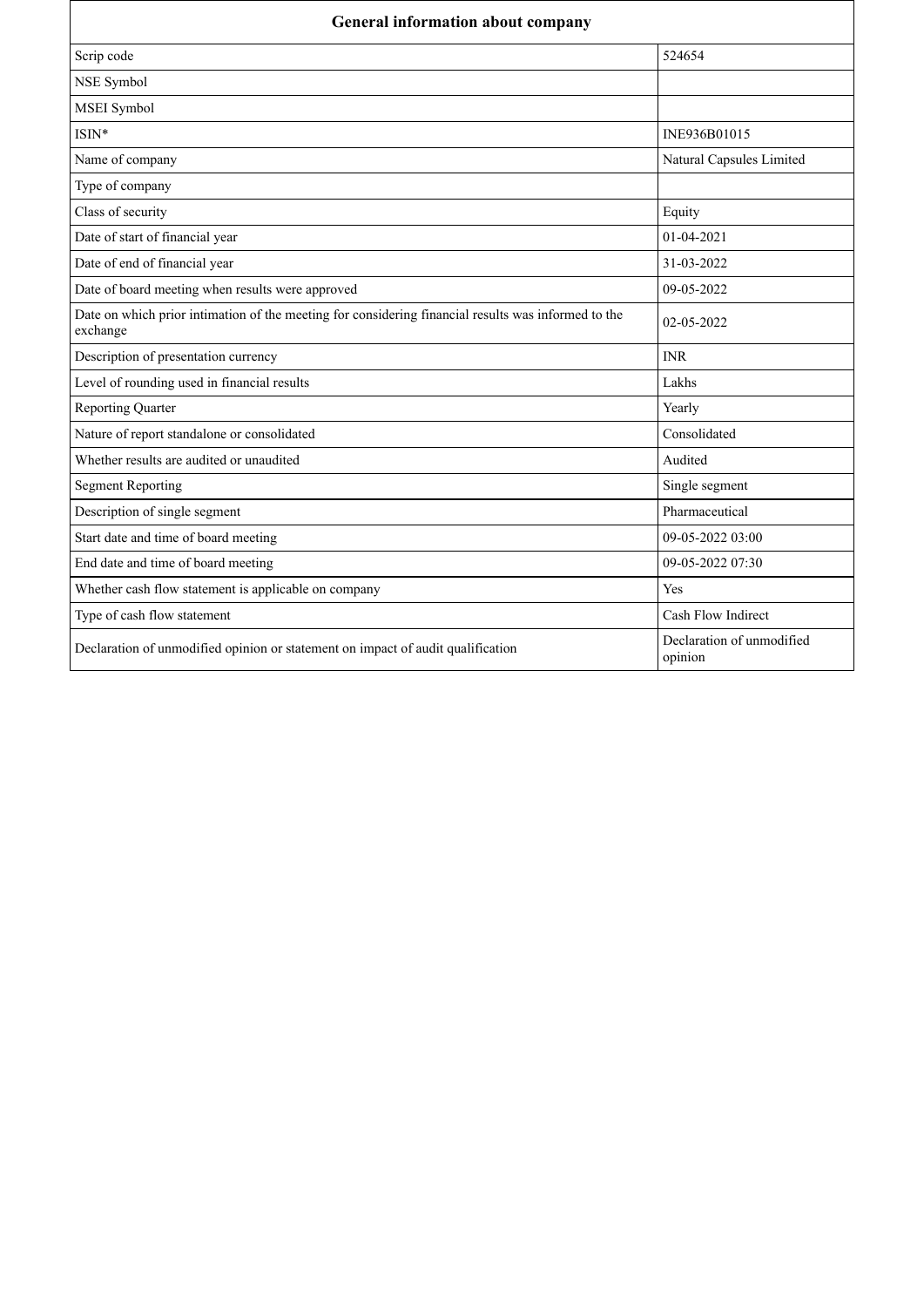|                | <b>Financial Results - Ind-AS</b>                                                                                                                                                             |                                          |                                                               |  |
|----------------|-----------------------------------------------------------------------------------------------------------------------------------------------------------------------------------------------|------------------------------------------|---------------------------------------------------------------|--|
|                | <b>Particulars</b>                                                                                                                                                                            | 3 months/ 6 months ended<br>(dd-mm-yyyy) | Year to date figures for current period<br>ended (dd-mm-yyyy) |  |
| A              | Date of start of reporting period                                                                                                                                                             | 01-01-2022                               | 01-04-2021                                                    |  |
| B              | Date of end of reporting period                                                                                                                                                               | 31-03-2022                               | 31-03-2022                                                    |  |
| $\mathcal{C}$  | Whether results are audited or unaudited                                                                                                                                                      | Audited                                  | Audited                                                       |  |
| D              | Nature of report standalone or consolidated                                                                                                                                                   | Consolidated                             | Consolidated                                                  |  |
| Part<br>I      | Blue color marked fields are non-mandatory. For Consolidated Results, if the company has no figures for 3 months / 6<br>months ended, in such case zero shall be inserted in the said column. |                                          |                                                               |  |
| 1              | Income                                                                                                                                                                                        |                                          |                                                               |  |
|                | Revenue from operations                                                                                                                                                                       | 4155                                     | 13507                                                         |  |
|                | Other income                                                                                                                                                                                  | 81                                       | 101                                                           |  |
|                | <b>Total income</b>                                                                                                                                                                           | 4236                                     | 13608                                                         |  |
| $\overline{2}$ | <b>Expenses</b>                                                                                                                                                                               |                                          |                                                               |  |
| (a)            | Cost of materials consumed                                                                                                                                                                    | 1615                                     | 5604                                                          |  |
| (b)            | Purchases of stock-in-trade                                                                                                                                                                   | $\theta$                                 | 195                                                           |  |
| (c)            | Changes in inventories of finished goods, work-in-<br>progress and stock-in-trade                                                                                                             | 244                                      | 181                                                           |  |
| (d)            | Employee benefit expense                                                                                                                                                                      | 237                                      | 962                                                           |  |
| (e)            | Finance costs                                                                                                                                                                                 | 67                                       | 196                                                           |  |
| (f)            | Depreciation, depletion and amortisation expense                                                                                                                                              | 139                                      | 504                                                           |  |
| (f)            | <b>Other Expenses</b>                                                                                                                                                                         |                                          |                                                               |  |
| 1              | Other expenses                                                                                                                                                                                | 1246                                     | 4027                                                          |  |
| 10             |                                                                                                                                                                                               |                                          |                                                               |  |
|                | <b>Total other expenses</b>                                                                                                                                                                   | 1246                                     | 4027                                                          |  |
|                | <b>Total expenses</b>                                                                                                                                                                         | 3548                                     | 11669                                                         |  |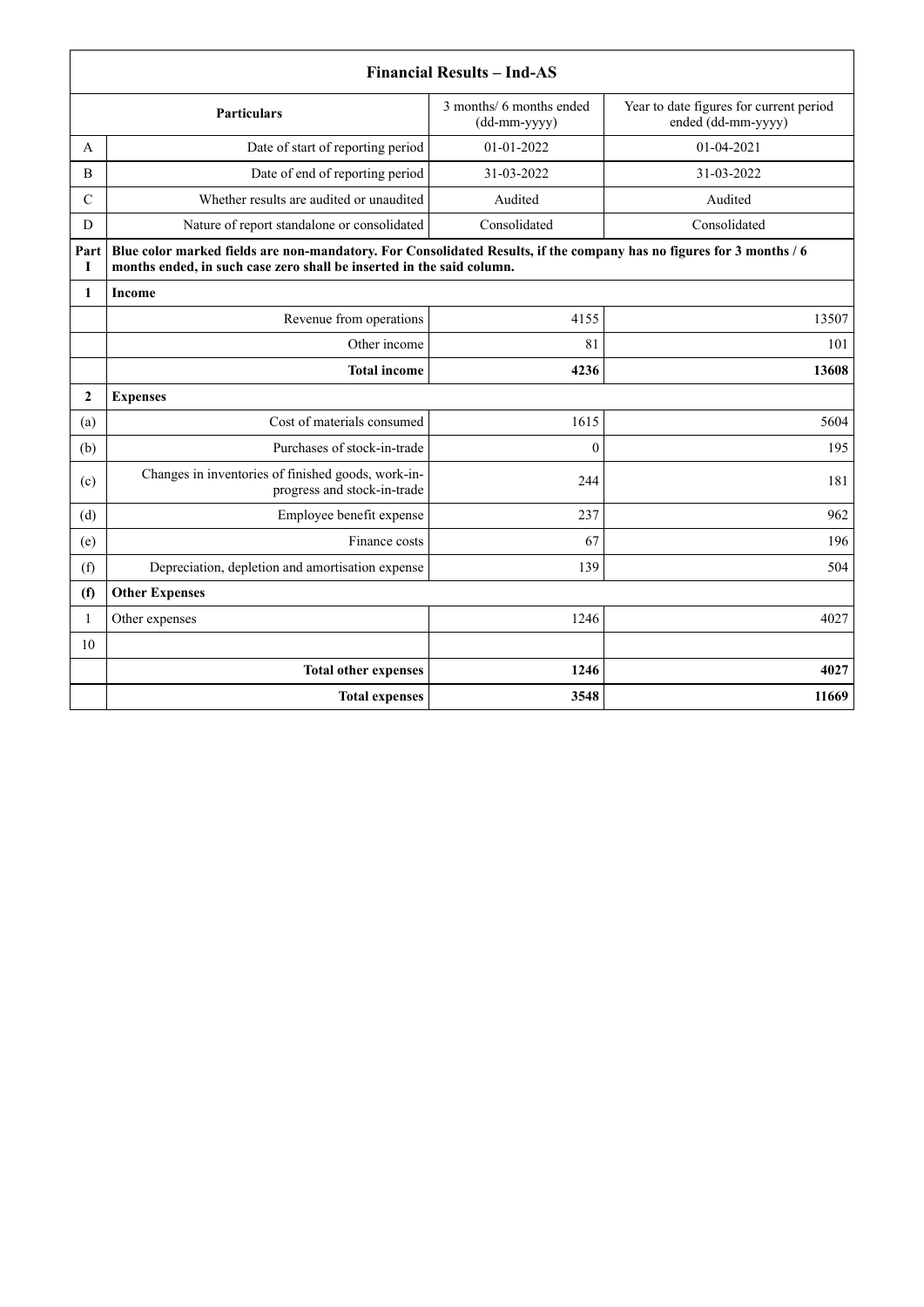| <b>Financial Results - Ind-AS</b> |                                                                                                                                                                                               |                                          |                                                               |
|-----------------------------------|-----------------------------------------------------------------------------------------------------------------------------------------------------------------------------------------------|------------------------------------------|---------------------------------------------------------------|
|                                   | <b>Particulars</b>                                                                                                                                                                            | 3 months/ 6 months<br>ended (dd-mm-yyyy) | Year to date figures for current<br>period ended (dd-mm-yyyy) |
| A                                 | Date of start of reporting period                                                                                                                                                             | 01-01-2022                               | 01-04-2021                                                    |
| B                                 | Date of end of reporting period                                                                                                                                                               | 31-03-2022                               | 31-03-2022                                                    |
| $\mathcal{C}$                     | Whether results are audited or unaudited                                                                                                                                                      | Audited                                  | Audited                                                       |
| D                                 | Nature of report standalone or consolidated                                                                                                                                                   | Consolidated                             | Consolidated                                                  |
| Part<br>1                         | Blue color marked fields are non-mandatory. For Consolidated Results, if the company has no figures for 3 months / 6<br>months ended, in such case zero shall be inserted in the said column. |                                          |                                                               |
| 3                                 | Total profit before exceptional items and tax                                                                                                                                                 | 688                                      | 1939                                                          |
| $\overline{4}$                    | Exceptional items                                                                                                                                                                             | $\theta$                                 | $\theta$                                                      |
| 5                                 | Total profit before tax                                                                                                                                                                       | 688                                      | 1939                                                          |
| $\overline{7}$                    | <b>Tax expense</b>                                                                                                                                                                            |                                          |                                                               |
| 8                                 | Current tax                                                                                                                                                                                   | 149                                      | 474                                                           |
| 9                                 | Deferred tax                                                                                                                                                                                  | 27                                       | 73                                                            |
| 10                                | <b>Total tax expenses</b>                                                                                                                                                                     | 176                                      | 547                                                           |
| 11                                | Net movement in regulatory deferral account balances related to<br>profit or loss and the related deferred tax movement                                                                       | $\mathbf{0}$                             | $\mathbf{0}$                                                  |
| 14                                | Net Profit Loss for the period from continuing operations                                                                                                                                     | 512                                      | 1392                                                          |
| 15                                | Profit (loss) from discontinued operations before tax                                                                                                                                         | $\theta$                                 | $\mathbf{0}$                                                  |
| 16                                | Tax expense of discontinued operations                                                                                                                                                        | $\theta$                                 | $\mathbf{0}$                                                  |
| 17                                | Net profit (loss) from discontinued operation after tax                                                                                                                                       | $\mathbf{0}$                             | $\overline{0}$                                                |
| 19                                | Share of profit (loss) of associates and joint ventures accounted for<br>using equity method                                                                                                  | $\theta$                                 | $\mathbf{0}$                                                  |
| 21                                | Total profit (loss) for period                                                                                                                                                                | 512                                      | 1392                                                          |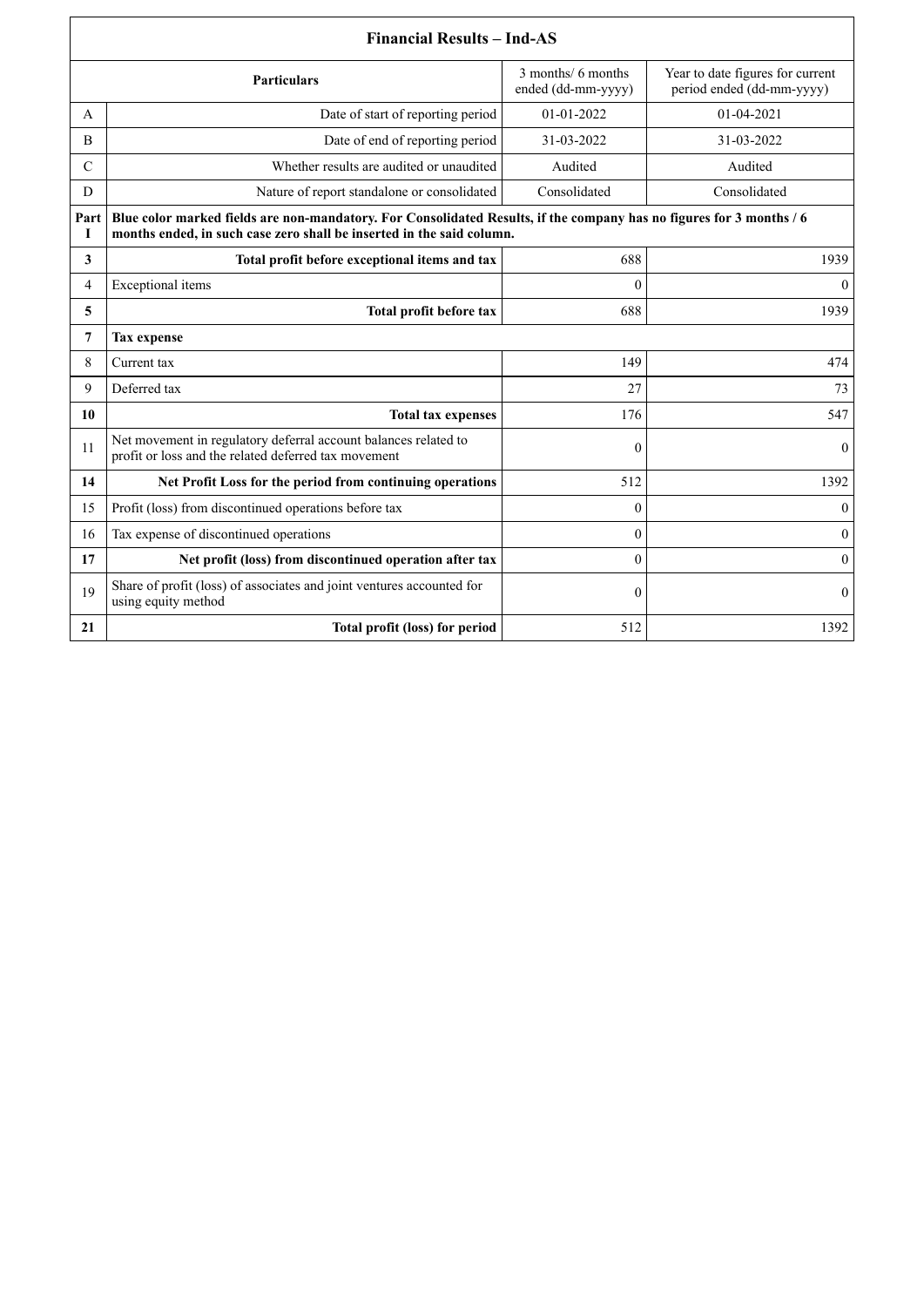|                  | <b>Financial Results – Ind-AS</b>                                               |                                          |                                                               |  |  |
|------------------|---------------------------------------------------------------------------------|------------------------------------------|---------------------------------------------------------------|--|--|
|                  | <b>Particulars</b>                                                              | 3 months/ 6 month ended (dd-<br>mm-yyyy) | Year to date figures for current period ended<br>(dd-mm-yyyy) |  |  |
| A                | Date of start of reporting period                                               | $01-01-2022$                             | 01-04-2021                                                    |  |  |
| B                | Date of end of reporting period                                                 | 31-03-2022                               | 31-03-2022                                                    |  |  |
| $\mathcal{C}$    | Whether results are audited or unaudited                                        | Audited                                  | Audited                                                       |  |  |
| D                | Nature of report standalone or consolidated                                     | Consolidated                             | Consolidated                                                  |  |  |
|                  | Other comprehensive income [Abstract]                                           |                                          |                                                               |  |  |
| 1                | Amount of items that will not be reclassified to profit and loss                |                                          |                                                               |  |  |
|                  | Amount of items that will not be reclassified to profit<br>and loss             | $-20$                                    | $-20$                                                         |  |  |
|                  | Total Amount of items that will not be reclassified to<br>profit and loss       | $-20$                                    | $-20$                                                         |  |  |
| $\boldsymbol{2}$ | Income tax relating to items that will not be<br>reclassified to profit or loss | $\theta$                                 | $\theta$                                                      |  |  |
| 3                | Amount of items that will be reclassified to profit and loss                    |                                          |                                                               |  |  |
|                  | Total Amount of items that will be reclassified to<br>profit and loss           |                                          |                                                               |  |  |
| 4                | Income tax relating to items that will be reclassified<br>to profit or loss     | $\boldsymbol{0}$                         | $\Omega$                                                      |  |  |
| 5                | <b>Total Other comprehensive income</b>                                         | $-20$                                    | $-20$                                                         |  |  |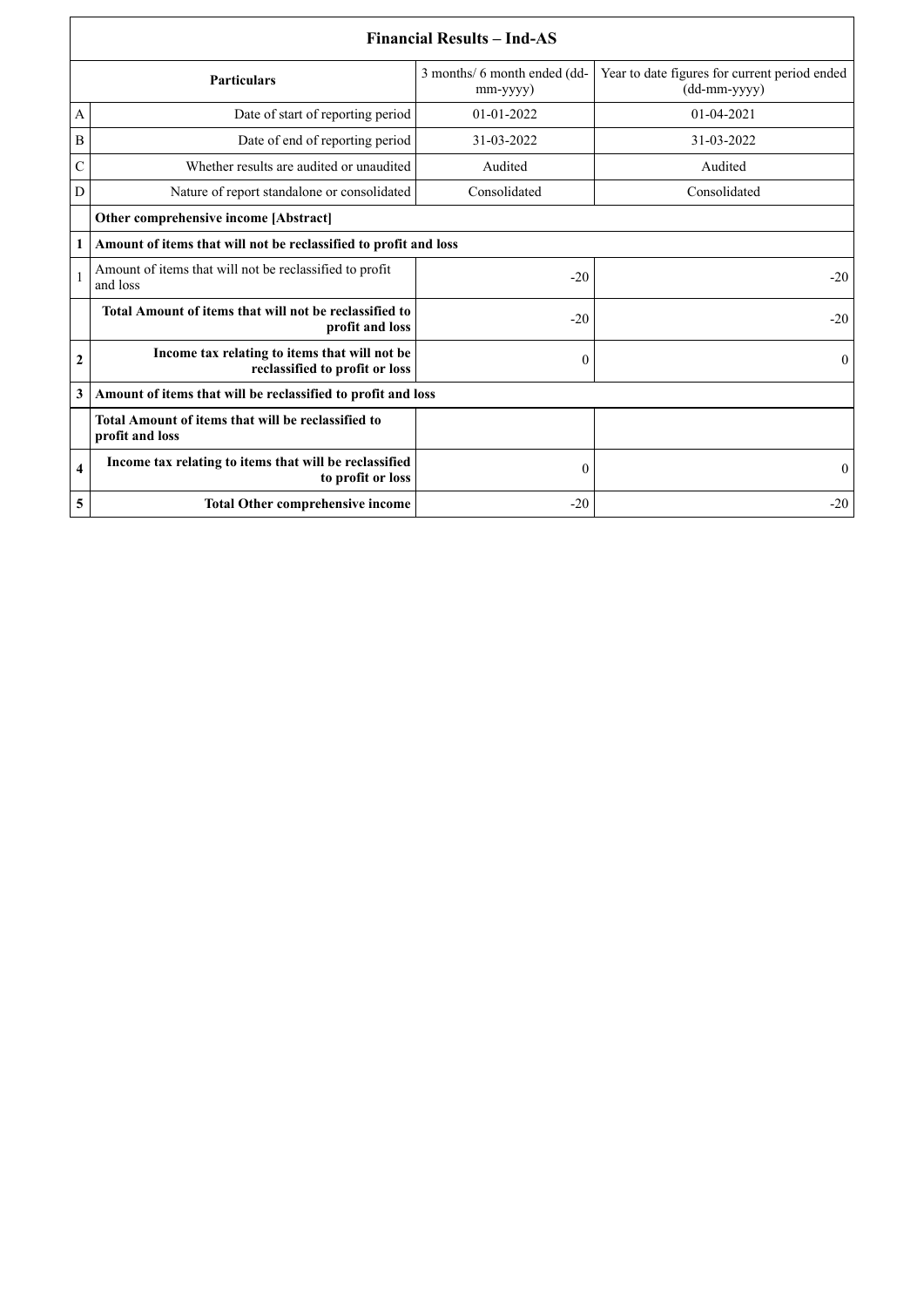|               | <b>Financial Results - Ind-AS</b>                                                                                                                                                             |                                          |                                                               |  |
|---------------|-----------------------------------------------------------------------------------------------------------------------------------------------------------------------------------------------|------------------------------------------|---------------------------------------------------------------|--|
|               | <b>Particulars</b>                                                                                                                                                                            | 3 months/ 6 months ended<br>(dd-mm-yyyy) | Year to date figures for current period<br>ended (dd-mm-yyyy) |  |
| A             | Date of start of reporting period                                                                                                                                                             | 01-01-2022                               | 01-04-2021                                                    |  |
| B             | Date of end of reporting period                                                                                                                                                               | 31-03-2022                               | 31-03-2022                                                    |  |
| $\mathcal{C}$ | Whether results are audited or unaudited                                                                                                                                                      | Audited                                  | Audited                                                       |  |
| D             | Nature of report standalone or consolidated                                                                                                                                                   | Consolidated                             | Consolidated                                                  |  |
| Part<br>1     | Blue color marked fields are non-mandatory. For Consolidated Results, if the company has no figures for 3 months / 6<br>months ended, in such case zero shall be inserted in the said column. |                                          |                                                               |  |
| 23            | <b>Total Comprehensive Income for the period</b>                                                                                                                                              | 492                                      | 1372                                                          |  |
| 24            | Total profit or loss, attributable to                                                                                                                                                         |                                          |                                                               |  |
|               | Profit or loss, attributable to owners of parent                                                                                                                                              | 0                                        | $\mathbf{0}$                                                  |  |
|               | Total profit or loss, attributable to non-controlling interests                                                                                                                               | $\theta$                                 | $\mathbf{0}$                                                  |  |
| 25            | Total Comprehensive income for the period attributable to                                                                                                                                     |                                          |                                                               |  |
|               | Comprehensive income for the period attributable to owners of<br>parent                                                                                                                       | $\mathbf{0}$                             | $\mathbf{0}$                                                  |  |
|               | Total comprehensive income for the period attributable to<br>owners of parent non-controlling interests                                                                                       | $\boldsymbol{0}$                         | $\overline{0}$                                                |  |
| 26            | Details of equity share capital                                                                                                                                                               |                                          |                                                               |  |
|               | Paid-up equity share capital                                                                                                                                                                  | 701                                      | 701                                                           |  |
|               | Face value of equity share capital                                                                                                                                                            | 10                                       | 10                                                            |  |
| 27            | Details of debt securities                                                                                                                                                                    |                                          |                                                               |  |
| 28            | Reserves excluding revaluation reserve                                                                                                                                                        |                                          | $\mathbf{0}$                                                  |  |
| 29            | Earnings per share                                                                                                                                                                            |                                          |                                                               |  |
| $\mathbf{i}$  | Earnings per equity share for continuing operations                                                                                                                                           |                                          |                                                               |  |
|               | Basic earnings (loss) per share from continuing operations                                                                                                                                    | 7.02                                     | 19.56                                                         |  |
|               | Diluted earnings (loss) per share from continuing operations                                                                                                                                  | 7.02                                     | 19.56                                                         |  |
| ii            | Earnings per equity share for discontinued operations                                                                                                                                         |                                          |                                                               |  |
|               | Basic earnings (loss) per share from discontinued operations                                                                                                                                  | $\boldsymbol{0}$                         | $\overline{0}$                                                |  |
|               | Diluted earnings (loss) per share from discontinued operations                                                                                                                                | $\mathbf{0}$                             | $\mathbf{0}$                                                  |  |
| ii            | Earnings per equity share                                                                                                                                                                     |                                          |                                                               |  |
|               | Basic earnings (loss) per share from continuing and<br>discontinued operations                                                                                                                | 7.02                                     | 19.56                                                         |  |
|               | Diluted earnings (loss) per share from continuing and<br>discontinued operations                                                                                                              | 7.02                                     | 19.56                                                         |  |
| 30            | Debt equity ratio                                                                                                                                                                             |                                          |                                                               |  |
| 31            | Debt service coverage ratio                                                                                                                                                                   |                                          |                                                               |  |
| 32            | Interest service coverage ratio                                                                                                                                                               |                                          |                                                               |  |
| 33            | Disclosure of notes on financial results                                                                                                                                                      |                                          |                                                               |  |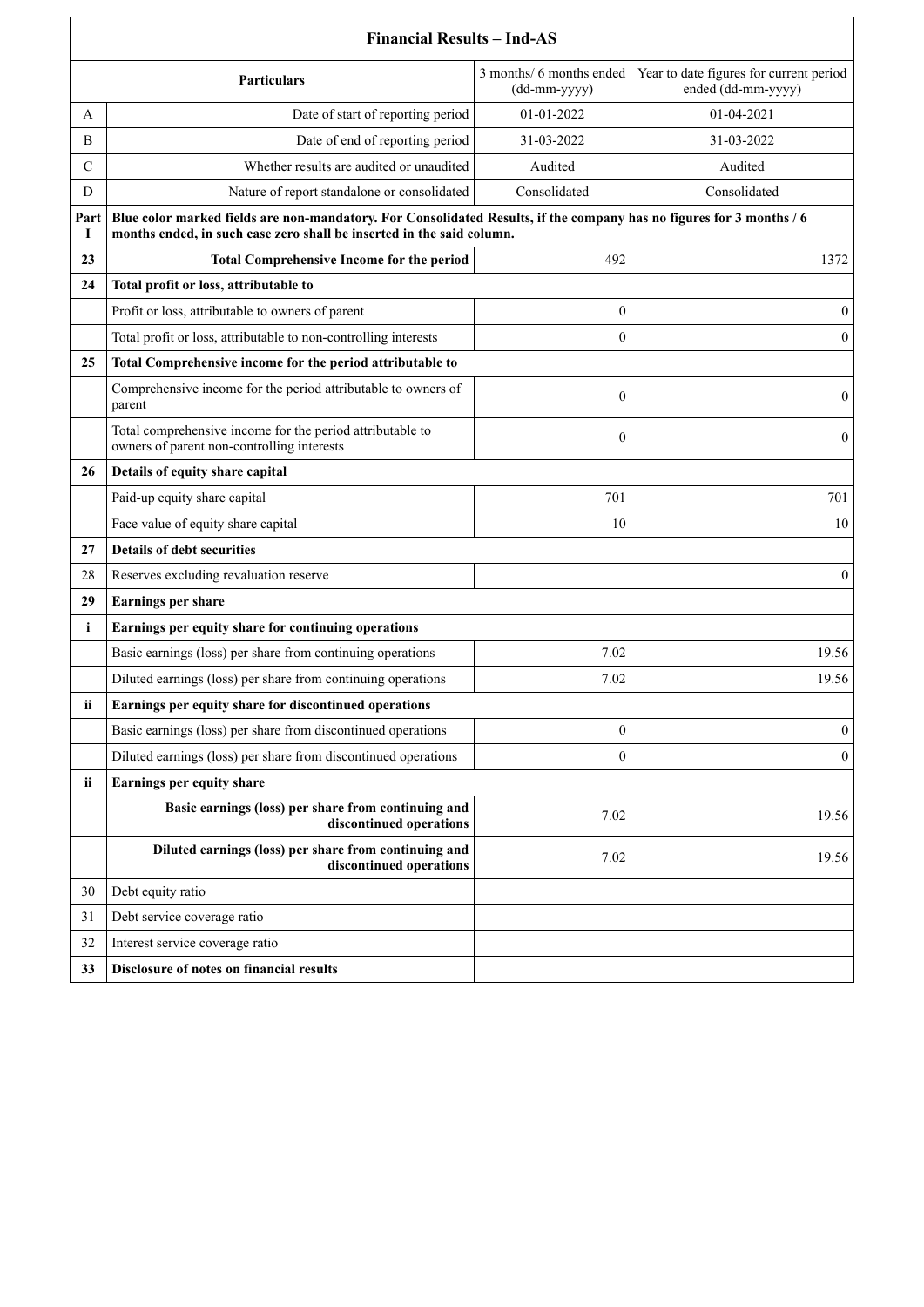| <b>Statement of Asset and Liabilities</b>         |                                 |  |
|---------------------------------------------------|---------------------------------|--|
| Particulars                                       | Current year ended (dd-mm-yyyy) |  |
| Date of start of reporting period                 | 01-04-2021                      |  |
| Date of end of reporting period                   | 31-03-2022                      |  |
| Whether results are audited or unaudited          | Audited                         |  |
| Nature of report standalone or consolidated       | Consolidated                    |  |
| <b>Assets</b>                                     |                                 |  |
| 1<br><b>Non-current assets</b>                    |                                 |  |
| Property, plant and equipment                     | 6425.65                         |  |
| Capital work-in-progress                          | 2010.91                         |  |
| Investment property                               |                                 |  |
| Goodwill                                          | $\mathbf{0}$                    |  |
| Other intangible assets                           | 174.32                          |  |
| Intangible assets under development               |                                 |  |
| Biological assets other than bearer plants        |                                 |  |
| Investments accounted for using equity method     |                                 |  |
| <b>Non-current financial assets</b>               |                                 |  |
| Non-current investments                           | 3.72                            |  |
| Trade receivables, non-current                    |                                 |  |
| Loans, non-current                                | $\mathbf{0}$                    |  |
| Other non-current financial assets                | 206.52                          |  |
| <b>Total non-current financial assets</b>         | 210.24                          |  |
| Deferred tax assets (net)                         |                                 |  |
| Other non-current assets                          | 3286.38                         |  |
| <b>Total non-current assets</b>                   | 12107.5                         |  |
| $\boldsymbol{2}$<br><b>Current assets</b>         |                                 |  |
| Inventories                                       | 457.8                           |  |
| <b>Current financial asset</b>                    |                                 |  |
| Current investments                               | $\overline{0}$                  |  |
| Trade receivables, current                        | 2630.27                         |  |
| Cash and cash equivalents                         | 139.85                          |  |
| Bank balance other than cash and cash equivalents | 348.4                           |  |
| Loans, current                                    | 20                              |  |
| Other current financial assets                    | $\overline{0}$                  |  |
| <b>Total current financial assets</b>             | 3138.52                         |  |
| Current tax assets (net)                          | $\overline{0}$                  |  |
| Other current assets                              | 724.01                          |  |
| <b>Total current assets</b>                       | 4320.33                         |  |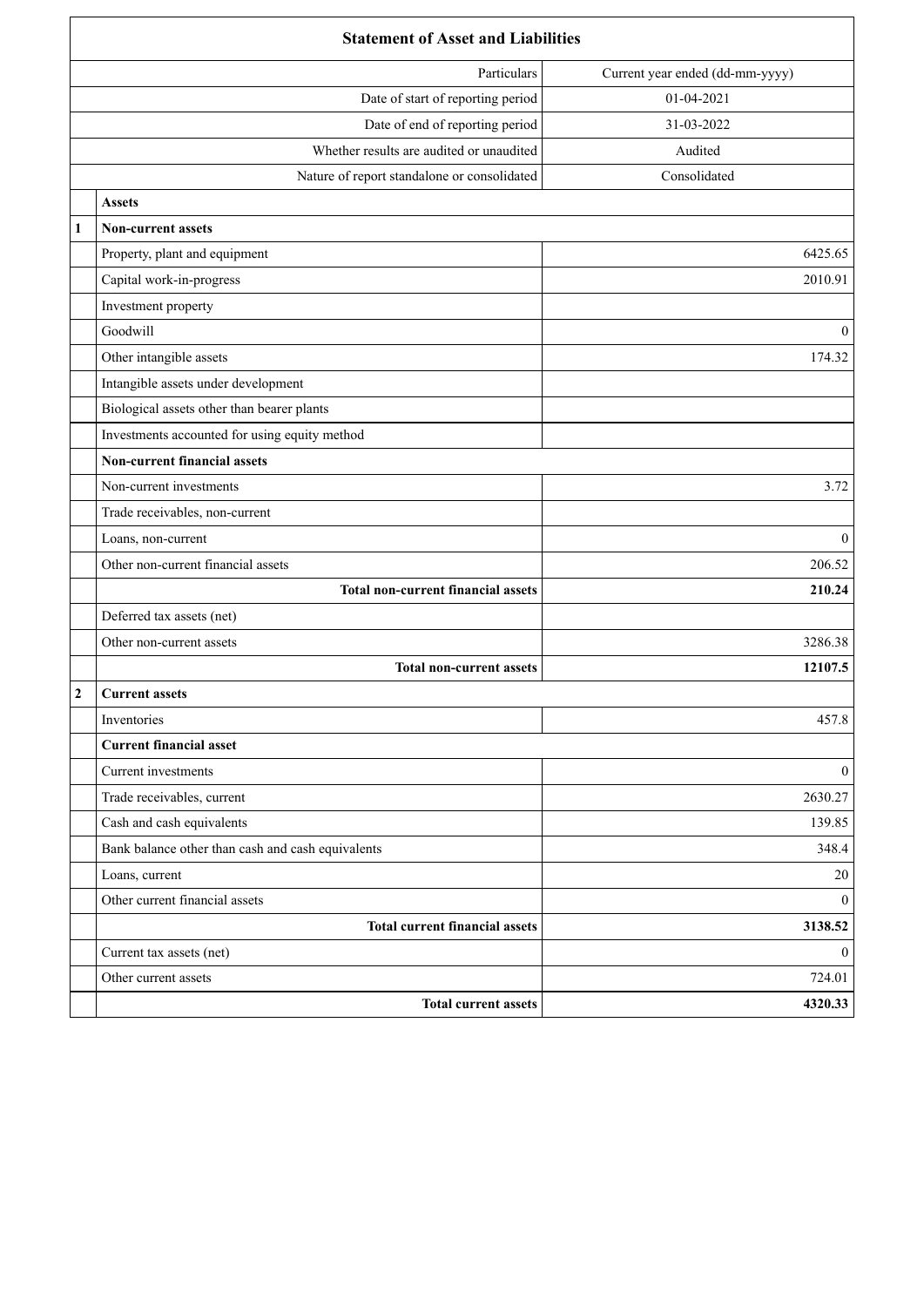|   | <b>Statement of Asset and Liabilities</b>                                                 |                                 |  |
|---|-------------------------------------------------------------------------------------------|---------------------------------|--|
|   | Particulars                                                                               | Current year ended (dd-mm-yyyy) |  |
|   | Date of start of reporting period                                                         | 01-04-2021                      |  |
|   | Date of end of reporting period                                                           | 31-03-2022                      |  |
|   | Whether results are audited or unaudited                                                  | Audited                         |  |
|   | Nature of report standalone or consolidated                                               | Consolidated                    |  |
| 3 | Non-current assets classified as held for sale                                            | $\mathbf{0}$                    |  |
| 4 | Regulatory deferral account debit balances and related deferred tax Assets                | $\mathbf{0}$                    |  |
|   | <b>Total assets</b>                                                                       | 16427.83                        |  |
|   | <b>Equity and liabilities</b>                                                             |                                 |  |
|   | <b>Equity</b>                                                                             |                                 |  |
|   | Equity attributable to owners of parent                                                   |                                 |  |
|   | Equity share capital                                                                      | 701.18                          |  |
|   | Other equity                                                                              | 7596.75                         |  |
|   | Total equity attributable to owners of parent                                             | 8297.93                         |  |
|   | Non controlling interest                                                                  | 0.25                            |  |
|   | <b>Total equity</b>                                                                       | 8298.18                         |  |
|   | <b>Liabilities</b>                                                                        |                                 |  |
|   | <b>Non-current liabilities</b>                                                            |                                 |  |
|   | <b>Non-current financial liabilities</b>                                                  |                                 |  |
|   | Borrowings, non-current                                                                   | 3256.71                         |  |
|   | Trade payables, non-current                                                               | $\theta$                        |  |
|   | Other non-current financial liabilities                                                   | 51.46                           |  |
|   | <b>Total non-current financial liabilities</b>                                            | 3308.17                         |  |
|   | Provisions, non-current                                                                   | 7.99                            |  |
|   | Deferred tax liabilities (net)                                                            | 168.49                          |  |
|   | Deferred government grants, Non-current                                                   | $\boldsymbol{0}$                |  |
|   | Other non-current liabilities                                                             | $\theta$                        |  |
|   | <b>Total non-current liabilities</b>                                                      | 3484.65                         |  |
|   | <b>Current liabilities</b>                                                                |                                 |  |
|   | <b>Current financial liabilities</b>                                                      |                                 |  |
|   | Borrowings, current                                                                       | 1801.57                         |  |
|   | Trade payables, current                                                                   | 1810.85                         |  |
|   | Other current financial liabilities                                                       | 96.97                           |  |
|   | <b>Total current financial liabilities</b>                                                | 3709.39                         |  |
|   | Other current liabilities                                                                 | 778.97                          |  |
|   | Provisions, current                                                                       | 57.5                            |  |
|   | Current tax liabilities (Net)                                                             | 99.14                           |  |
|   | Deferred government grants, Current                                                       | $\theta$                        |  |
|   | <b>Total current liabilities</b>                                                          | 4645                            |  |
| 3 | Liabilities directly associated with assets in disposal group classified as held for sale | $\theta$                        |  |
| 4 | Regulatory deferral account credit balances and related deferred tax liability            | $\theta$                        |  |
|   | <b>Total liabilities</b>                                                                  | 8129.65                         |  |
|   | Total equity and liabilites                                                               | 16427.83                        |  |
|   | Disclosure of notes on assets and liabilities                                             |                                 |  |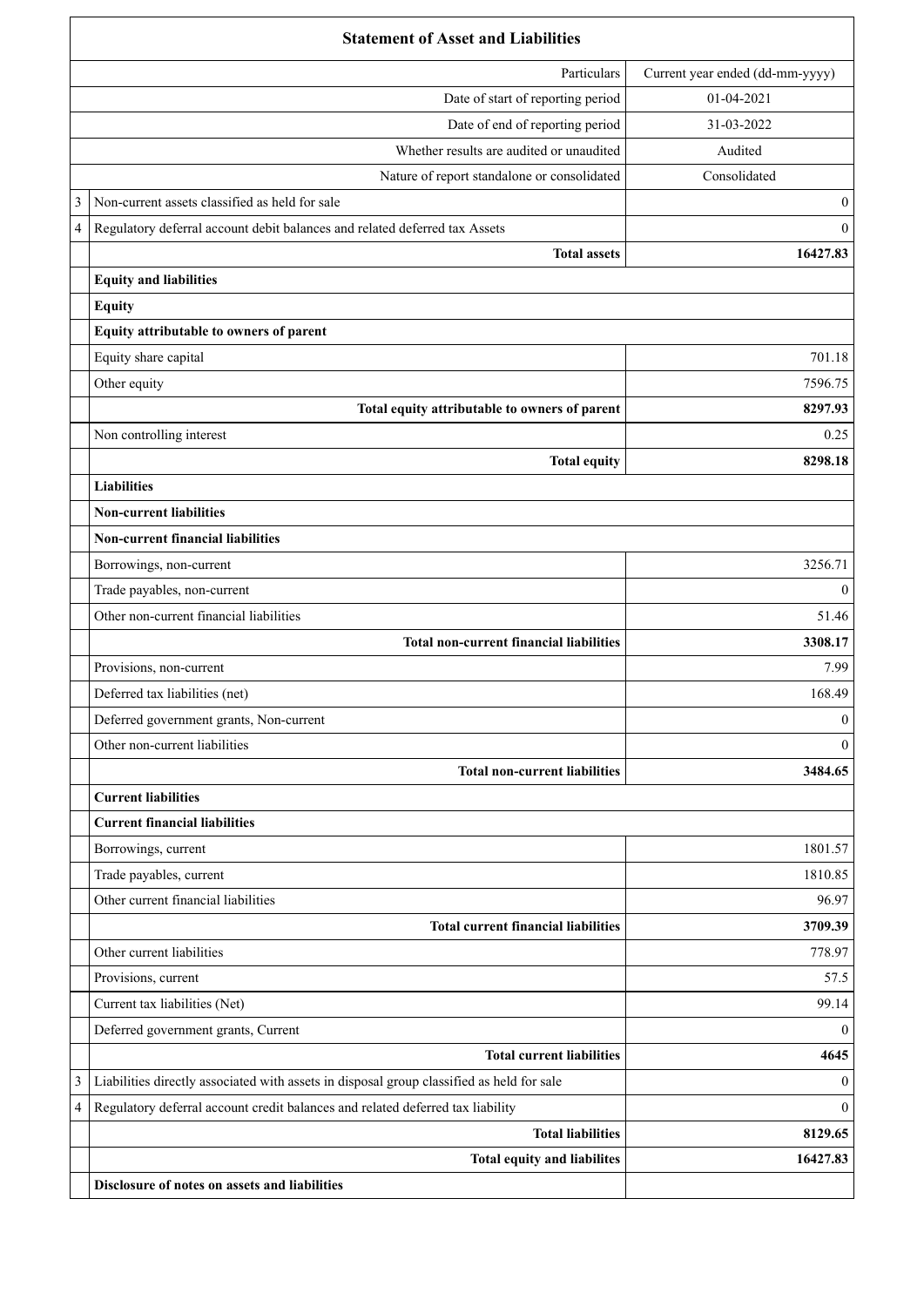|                  | <b>Particulars</b>                                                     | 3 months/ 6 month ended (dd-<br>mm-yyyy) | Year to date figures for current period ended (dd-<br>$mm$ -yyyy $)$ |
|------------------|------------------------------------------------------------------------|------------------------------------------|----------------------------------------------------------------------|
|                  | Date of start of reporting period                                      | 01-01-2022                               | 01-04-2021                                                           |
|                  | Date of end of reporting period                                        | 31-03-2022                               | 31-03-2022                                                           |
|                  | Whether accounts are audited or unaudited                              | Audited                                  | Audited                                                              |
|                  | Nature of report standalone or consolidated                            | Consolidated                             | Consolidated                                                         |
| 1                | <b>Segment Revenue (Income)</b>                                        |                                          |                                                                      |
|                  | (net sale/income from each segment should be disclosed)                |                                          |                                                                      |
|                  | <b>Total Segment Revenue</b>                                           |                                          |                                                                      |
|                  | Less: Inter segment revenue                                            |                                          |                                                                      |
|                  | <b>Revenue from operations</b>                                         |                                          |                                                                      |
| $\boldsymbol{2}$ | <b>Segment Result</b>                                                  |                                          |                                                                      |
|                  | Profit (+) / Loss (-) before tax and interest from each segment        |                                          |                                                                      |
|                  | <b>Total Profit before tax</b>                                         |                                          |                                                                      |
|                  | i. Finance cost                                                        |                                          |                                                                      |
|                  | ii. Other Unallocable Expenditure net off<br><b>Unallocable</b> income |                                          |                                                                      |
|                  | Profit before tax                                                      |                                          |                                                                      |
| 3                | (Segment Asset - Segment Liabilities)                                  |                                          |                                                                      |
|                  | <b>Segment Asset</b>                                                   |                                          |                                                                      |
|                  | <b>Total Segment Asset</b>                                             |                                          |                                                                      |
|                  | <b>Un-allocable Assets</b>                                             |                                          |                                                                      |
|                  | <b>Net Segment Asset</b>                                               |                                          |                                                                      |
| 4                | <b>Segment Liabilities</b>                                             |                                          |                                                                      |
|                  | <b>Segment Liabilities</b>                                             |                                          |                                                                      |
|                  | <b>Total Segment Liabilities</b>                                       |                                          |                                                                      |
|                  | <b>Un-allocable Liabilities</b>                                        |                                          |                                                                      |
|                  | <b>Net Segment Liabilities</b>                                         |                                          |                                                                      |
|                  | Disclosure of notes on segments                                        |                                          |                                                                      |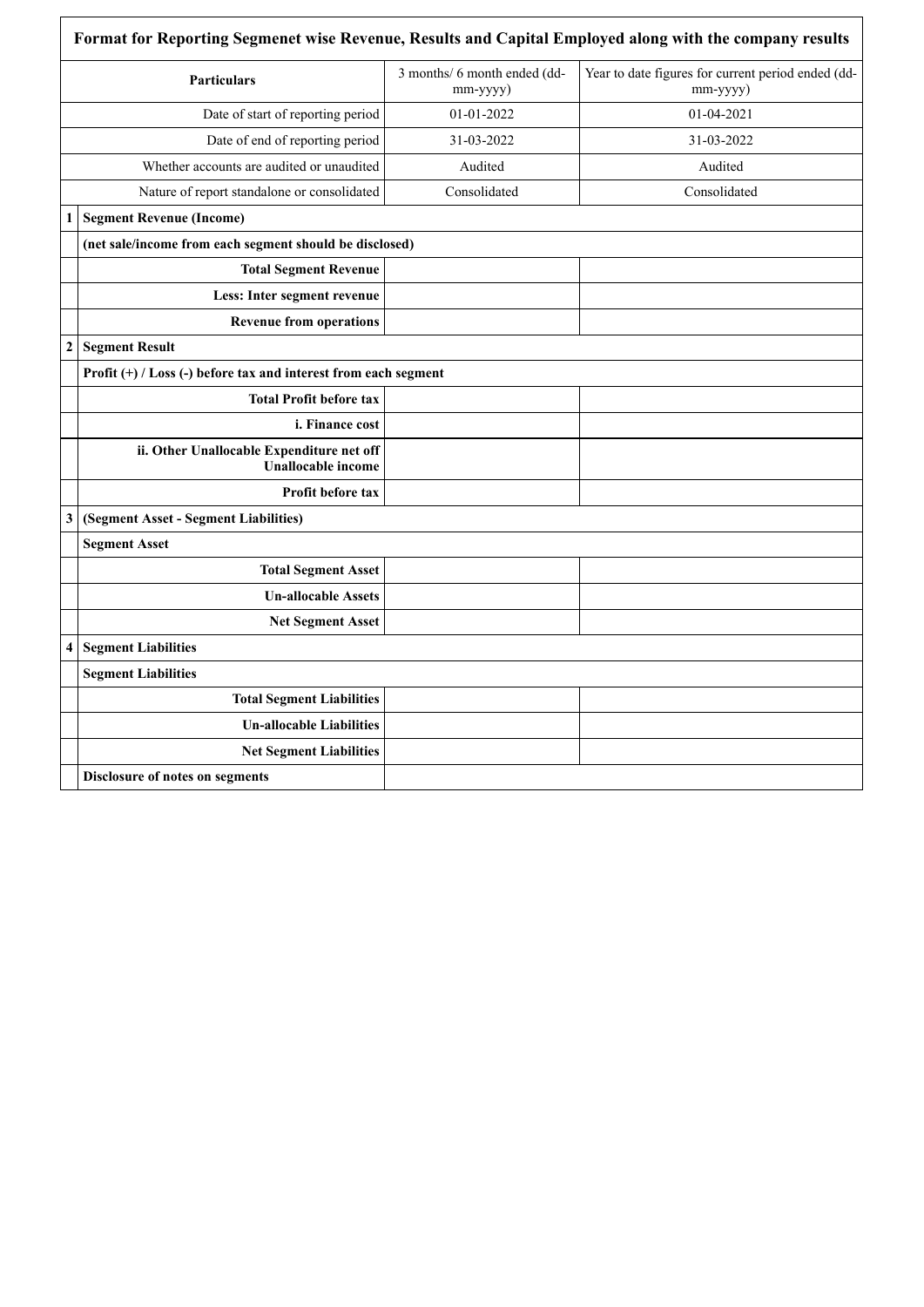|             | <b>Cash flow statement, indirect</b>                                                                       |                             |  |  |
|-------------|------------------------------------------------------------------------------------------------------------|-----------------------------|--|--|
|             | Particulars                                                                                                | Year ended (dd-mm-<br>yyyy) |  |  |
| A           | Date of start of reporting period                                                                          | 01-04-2021                  |  |  |
| B           | Date of end of reporting period                                                                            | 31-03-2022                  |  |  |
| $\mathbf C$ | Whether results are audited or unaudited                                                                   | Audited                     |  |  |
| D           | Nature of report standalone or consolidated                                                                | Consolidated                |  |  |
| Part<br>Ι   | Blue color marked fields are non-mandatory.                                                                |                             |  |  |
|             | <b>Statement of cash flows</b>                                                                             |                             |  |  |
|             | Cash flows from used in operating activities                                                               |                             |  |  |
|             | Profit before tax                                                                                          | 1939                        |  |  |
|             | Adjustments for reconcile profit (loss)                                                                    |                             |  |  |
|             | Adjustments for finance costs                                                                              | 196.05                      |  |  |
|             | Adjustments for decrease (increase) in inventories                                                         | 203.16                      |  |  |
|             | Adjustments for decrease (increase) in trade receivables, current                                          | 23.36                       |  |  |
|             | Adjustments for decrease (increase) in trade receivables, non-current                                      | $\Omega$                    |  |  |
|             | Adjustments for decrease (increase) in other current assets                                                | $-2516.61$                  |  |  |
|             | Adjustments for decrease (increase) in other non-current assets                                            | 48.13                       |  |  |
|             | Adjustments for other financial assets, non-current                                                        | $-27.93$                    |  |  |
|             | Adjustments for other financial assets, current                                                            | $\Omega$                    |  |  |
|             | Adjustments for other bank balances                                                                        | $-185.15$                   |  |  |
|             | Adjustments for increase (decrease) in trade payables, current                                             | 178.02                      |  |  |
|             | Adjustments for increase (decrease) in trade payables, non-current                                         | $\Omega$                    |  |  |
|             | Adjustments for increase (decrease) in other current liabilities                                           | 182.76                      |  |  |
|             | Adjustments for increase (decrease) in other non-current liabilities                                       | $\theta$                    |  |  |
|             | Adjustments for depreciation and amortisation expense                                                      | 504.04                      |  |  |
|             | Adjustments for impairment loss reversal of impairment loss recognised in profit or loss                   | $\overline{0}$              |  |  |
|             | Adjustments for provisions, current                                                                        | 54.72                       |  |  |
|             | Adjustments for provisions, non-current                                                                    | $-4.15$                     |  |  |
|             | Adjustments for other financial liabilities, current                                                       | 70.12                       |  |  |
|             | Adjustments for other financial liabilities, non-current                                                   | $\Omega$                    |  |  |
|             | Adjustments for unrealised foreign exchange losses gains                                                   | 9.76                        |  |  |
|             | Adjustments for dividend income                                                                            | $\Omega$                    |  |  |
|             | Adjustments for interest income                                                                            | $-20.69$                    |  |  |
|             | Adjustments for share-based payments                                                                       | $\theta$                    |  |  |
|             | Adjustments for fair value losses (gains)                                                                  | $\theta$                    |  |  |
|             | Adjustments for undistributed profits of associates                                                        | $\mathbf{0}$                |  |  |
|             | Other adjustments for which cash effects are investing or financing cash flow                              | $\theta$                    |  |  |
|             | Other adjustments to reconcile profit (loss)                                                               | 44                          |  |  |
|             | Other adjustments for non-cash items                                                                       | 25.72                       |  |  |
|             | Share of profit and loss from partnership firm or association of persons or limited liability partnerships | $\Omega$                    |  |  |
|             | Total adjustments for reconcile profit (loss)                                                              | $-1173.31$                  |  |  |
|             | Net cash flows from (used in) operations                                                                   | 765.69                      |  |  |
|             | Dividends received                                                                                         | $\theta$                    |  |  |
|             | Interest paid                                                                                              | 196.05                      |  |  |
|             | Interest received                                                                                          | 20.69                       |  |  |
|             | Income taxes paid (refund)                                                                                 | 474.3                       |  |  |
|             | Other inflows (outflows) of cash                                                                           | $\Omega$                    |  |  |
|             | Net cash flows from (used in) operating activities                                                         | 116.03                      |  |  |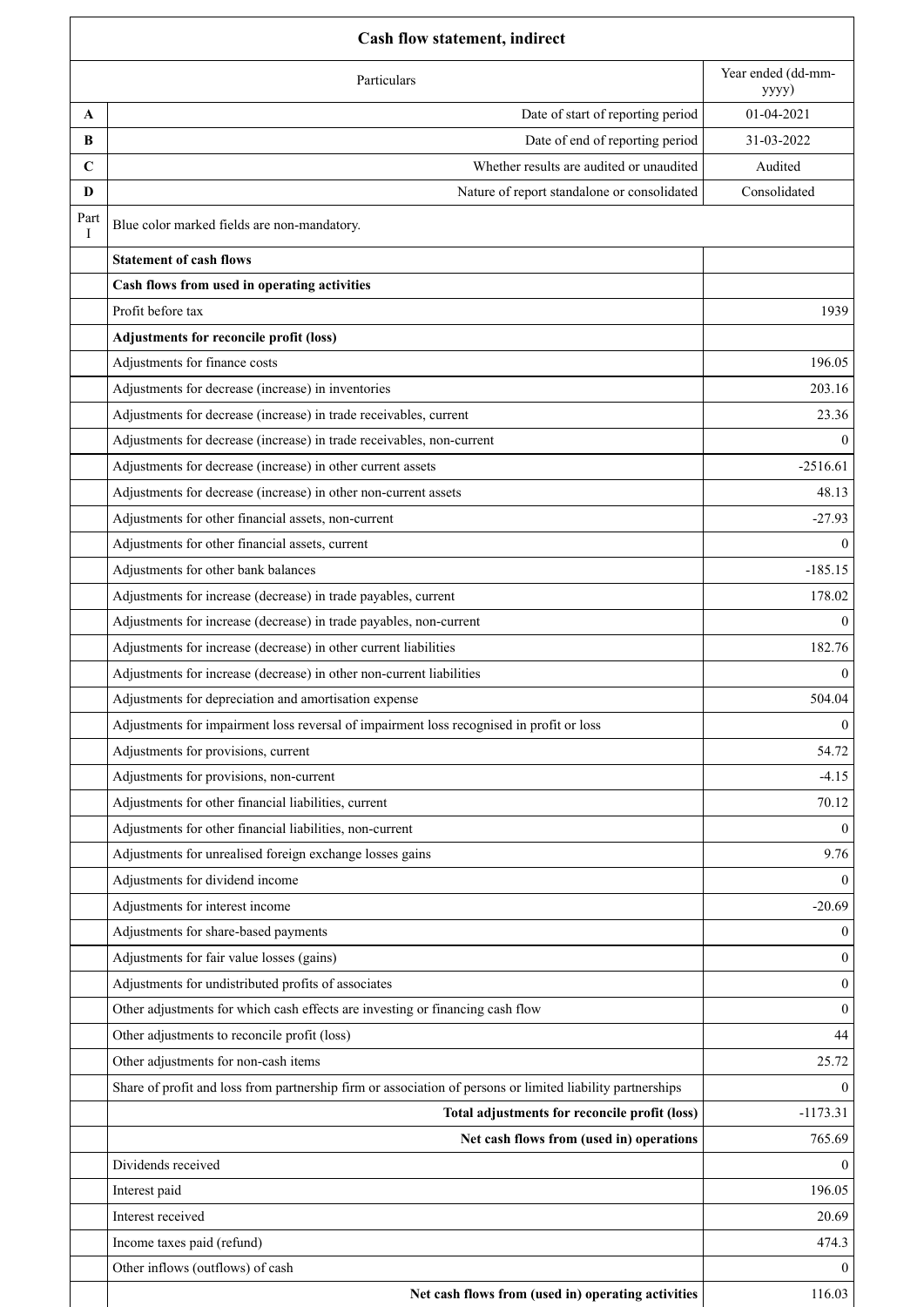| Cash flows from used in investing activities                                                                           |                  |
|------------------------------------------------------------------------------------------------------------------------|------------------|
| Cash flows from losing control of subsidiaries or other businesses                                                     | $\mathbf{0}$     |
| Cash flows used in obtaining control of subsidiaries or other businesses                                               | $\theta$         |
| Other cash receipts from sales of equity or debt instruments of other entities                                         | $\boldsymbol{0}$ |
| Other cash payments to acquire equity or debt instruments of other entities                                            | $\boldsymbol{0}$ |
| Other cash receipts from sales of interests in joint ventures                                                          | $\mathbf{0}$     |
| Other cash payments to acquire interests in joint ventures                                                             | $\boldsymbol{0}$ |
| Cash receipts from share of profits of partnership firm or association of persons or limited liability<br>partnerships | $\mathbf{0}$     |
| Cash payment for investment in partnership firm or association of persons or limited liability<br>partnerships         | 0                |
| Proceeds from sales of property, plant and equipment                                                                   | 3.56             |
| Purchase of property, plant and equipment                                                                              | 4433.67          |
| Proceeds from sales of investment property                                                                             | 0                |
| Purchase of investment property                                                                                        | 3.72             |
| Proceeds from sales of intangible assets                                                                               | $\Omega$         |
| Purchase of intangible assets                                                                                          | 174.32           |
| Proceeds from sales of intangible assets under development                                                             | $\mathbf{0}$     |
| Purchase of intangible assets under development                                                                        | $\Omega$         |
| Proceeds from sales of goodwill                                                                                        | $\boldsymbol{0}$ |
| Purchase of goodwill                                                                                                   | $\mathbf{0}$     |
| Proceeds from biological assets other than bearer plants                                                               | $\boldsymbol{0}$ |
| Purchase of biological assets other than bearer plants                                                                 | $\mathbf{0}$     |
| Proceeds from government grants                                                                                        | $\mathbf{0}$     |
| Proceeds from sales of other long-term assets                                                                          | $\mathbf{0}$     |
| Purchase of other long-term assets                                                                                     | $\mathbf{0}$     |
| Cash advances and loans made to other parties                                                                          | $\boldsymbol{0}$ |
| Cash receipts from repayment of advances and loans made to other parties                                               | $\mathbf{0}$     |
| Cash payments for future contracts, forward contracts, option contracts and swap contracts                             | 0                |
| Cash receipts from future contracts, forward contracts, option contracts and swap contracts                            | $\theta$         |
| Dividends received                                                                                                     | $\theta$         |
| Interest received                                                                                                      | 20.69            |
| Income taxes paid (refund)                                                                                             | $\mathbf{0}$     |
| Other inflows (outflows) of cash                                                                                       | $-0.04$          |
| Net cash flows from (used in) investing activities                                                                     | $-4587.5$        |
| Cash flows from used in financing activities                                                                           |                  |
| Proceeds from changes in ownership interests in subsidiaries                                                           | $\mathbf{0}$     |
| Payments from changes in ownership interests in subsidiaries                                                           | $\theta$         |
| Proceeds from issuing shares                                                                                           | 779.09           |
| Proceeds from issuing other equity instruments                                                                         | $\mathbf{0}$     |
| Payments to acquire or redeem entity's shares                                                                          | $\Omega$         |
| Payments of other equity instruments                                                                                   | $\boldsymbol{0}$ |
| Proceeds from exercise of stock options                                                                                | $\theta$         |
| Proceeds from issuing debentures notes bonds etc                                                                       | $\Omega$         |
| Proceeds from borrowings                                                                                               | 4095.34          |
| Repayments of borrowings                                                                                               | $\Omega$         |
| Payments of finance lease liabilities                                                                                  | 14.5             |
| Payments of lease liabilities                                                                                          | $\Omega$         |
| Dividends paid                                                                                                         | 62.32            |
| Interest paid                                                                                                          | 196.05           |
| Income taxes paid (refund)                                                                                             | $\mathbf{0}$     |
|                                                                                                                        |                  |